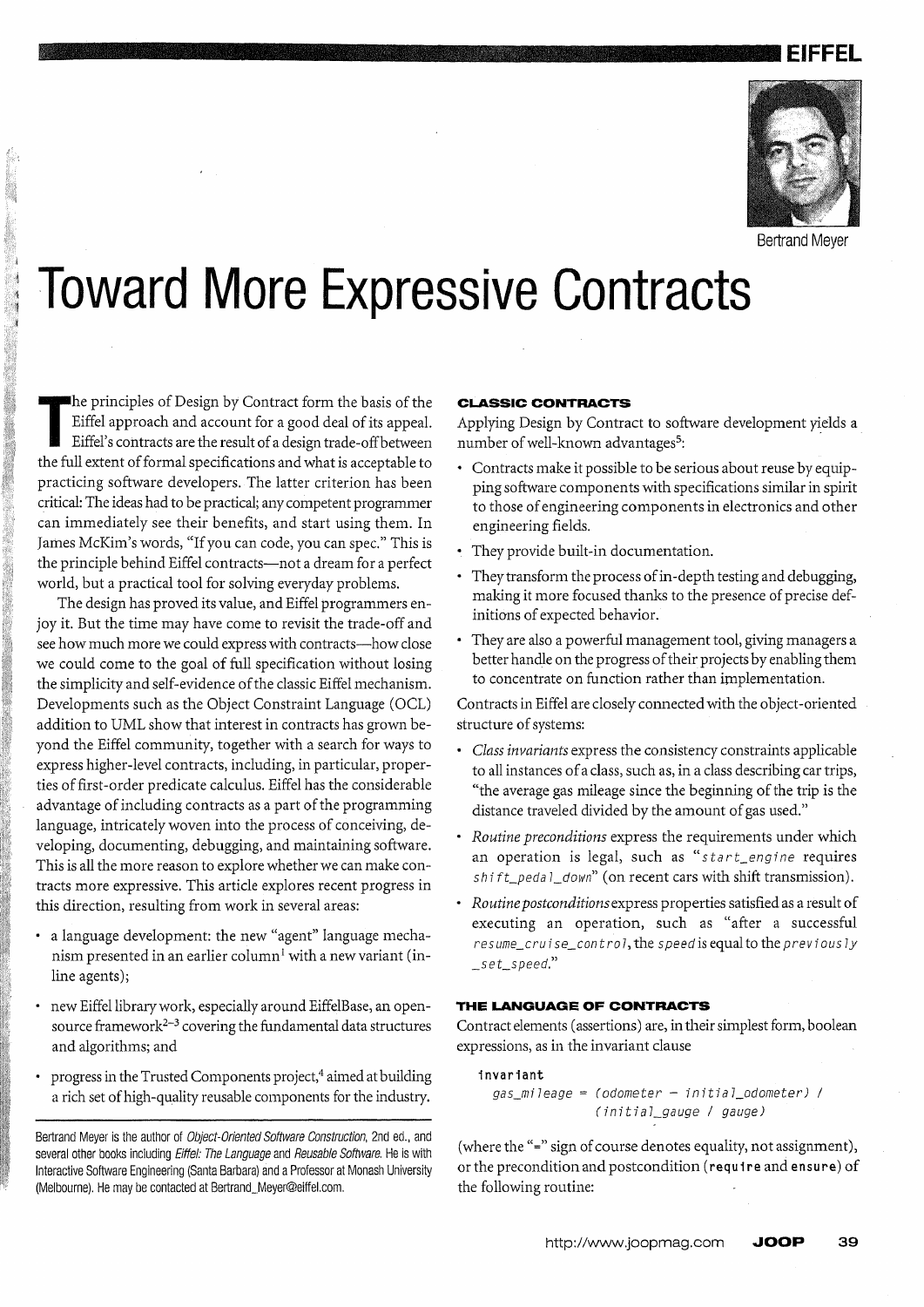```
EIFFEL in Andrew Market Literature and Andrew Market Literature and Andrew Market Literature and Andrew Market
```

```
start_engine is
     - Try to start engine; set started to record 
    - whether successful.
  require 
    shift_pedal_down 
  do 
    \sim \simensure 
    started implies engine.running 
  end
```
Boolean expressions state properties that mayor may not hold at a certain time during execution, such as "is the engine running?" That is exactly what we need for assertions, exceptthat in a correct program we expect that the property *will always* hold when needed. (This is why contracts are so useful for debugging, enabling us to check reality against expectations.)

The operator implies is often useful in assertions, as here. Defined from logic,  $a$  implies b denotes the property that, whenever *a* is true, *b* also *is.* (In other words, *a* imp 11 es *b* is false in only one case; a true and *b* false.) Here we are stating that unless something went wrong, causing *5 ta rted* to be set to false, executing 5 *tart\_engi ne* will leave the engine running.

The assertion sublanguage extends the language of boolean expressions by only one construct, the old notation, permitted only in postconditions, as in

ensure

*speed* >= old *speed* \* 1.1

which expresses that the routine must have increased *speed* by at least 10%.

# **APPLYING BOOLEAN EXPRESSIONS**

Although the theme of this article is to look at the limitations of using boolean expressions for contracts, we must first realize how far the humble boolean expressions can already take us. As a typical example of the kind of contract routinely used in Eiffel development, consider the procedure

#### *extend (v: ELEMENT\_TYPE)*

which, in various lists and other collection classes of EiffelBase, adds an element at the end of a sequential structure, Its postcondition reads:

**A Resource Center for Design by Contract** As this article goes to press, the new "Contract Portal," the result of extensive research around the Internet, goes live at http:// designbycontract.com, providing a wealth of resources on everything having to do with Design by Contract for software quality and component-based development. Along with introductory articles, links are available to hundreds of pages around the Web, conveniently organized by categories--languages (Eiffel, Java, C++), tools, books, training, component standards, research developments, and others. A feedback form is also available, enabling you to suggest any site that the list may have missed.

The site will continue to eyolve as the field develops and more people contribute to advances in Design by Contract.

ensure

```
inserted: has (v) 
one_more: count = old count + 1 
one_more_occu r rence: 
occurrences (v) = old (occurrences (v)) + 1
```
 $\overline{\phantom{a}}$ R R A II ac 'e' y, ע,

t( S ( o b

I II

(The "assertion tags"-inserted, one\_more, and one\_more\_ *occurrence-document* the assertion clauses and provide further debugging support. The postcondition is shown as it appears not in the class texts but in their "flat-short" forms, including postconditions inherited from ancestor versions.)

The first clause, labeled *inserted,* states that if after using *extend* to insert *v* we ask the question "Is *v* in the list?"—by calling the function *ha* 5, which determines whether an element appears in a list-the answer will be yes.

The second clause, relying on the old notation, states that any . call to *extend* increases the size (number of items) of the list*count-by* one. The corresponding clause for more complex structures would of course be more sophisticated. For example, after a hash table insertion, the property is that the *count* has been increased if the key was not already used before; this is straightforward to express thanks to the implies operator:

(not (old *has (key)))* implies *(count* = old *count* + 1)

The final clause of the example postcondition, labeled *one\_mare\_occurrence,* states that if after the insertion we ask for the number of occurrences of *v,* tben by using the function *occurrences* (applicable, as is *ha* 5, to most container structures) we will get one more than before. Again, this will be a bit less elementary for more complex structures.

# **THE TRUTH AND THE WHOLE TRUTH**

The problem with the postcondition of *extend* is not what it says, which is definitely part of the semantics of appending an item to a list-the appended element will be in the list, with one more occurrence, and the list's size will have grown by one—but what it doesn't say. Appending an item should not affect the items previously present. But nothing in the postcondition expresses that property.

In ordinary cases, we can live with such incompleteness because it would take a devious implementation of *extend* to start modifying the existing element. But in the long term, this is not a valid excuse, because contracts should express all the properties of interest, and no one knows what twists bugs may take. So we must look for ways of expressing all the relevant properties of classes and routines.

This issue has been known for a long time, of course. Many people have suggested addressing it by extending the contract sublanguage beyond boolean expressions (which mathematically correspond to propositional calculus) to predicate calculus, with support for the operators  $\forall$  (for all) and  $\exists$  (there exists), known as quantifiers. But this may be overkill, risking the transformation of Eiffel into a full-fledged mathematical specification language, losing the advantages of the basic Design by Contract mechanism: simplicity, ease of use, closeness to concepts familiar to all developers, executability (to monitor assertions in debugging and testing mode), and ability to write commercial Eiffel compilers of manageable complexity. Although the following approaches do rely on new language facilities (agents, recently implemented in ISE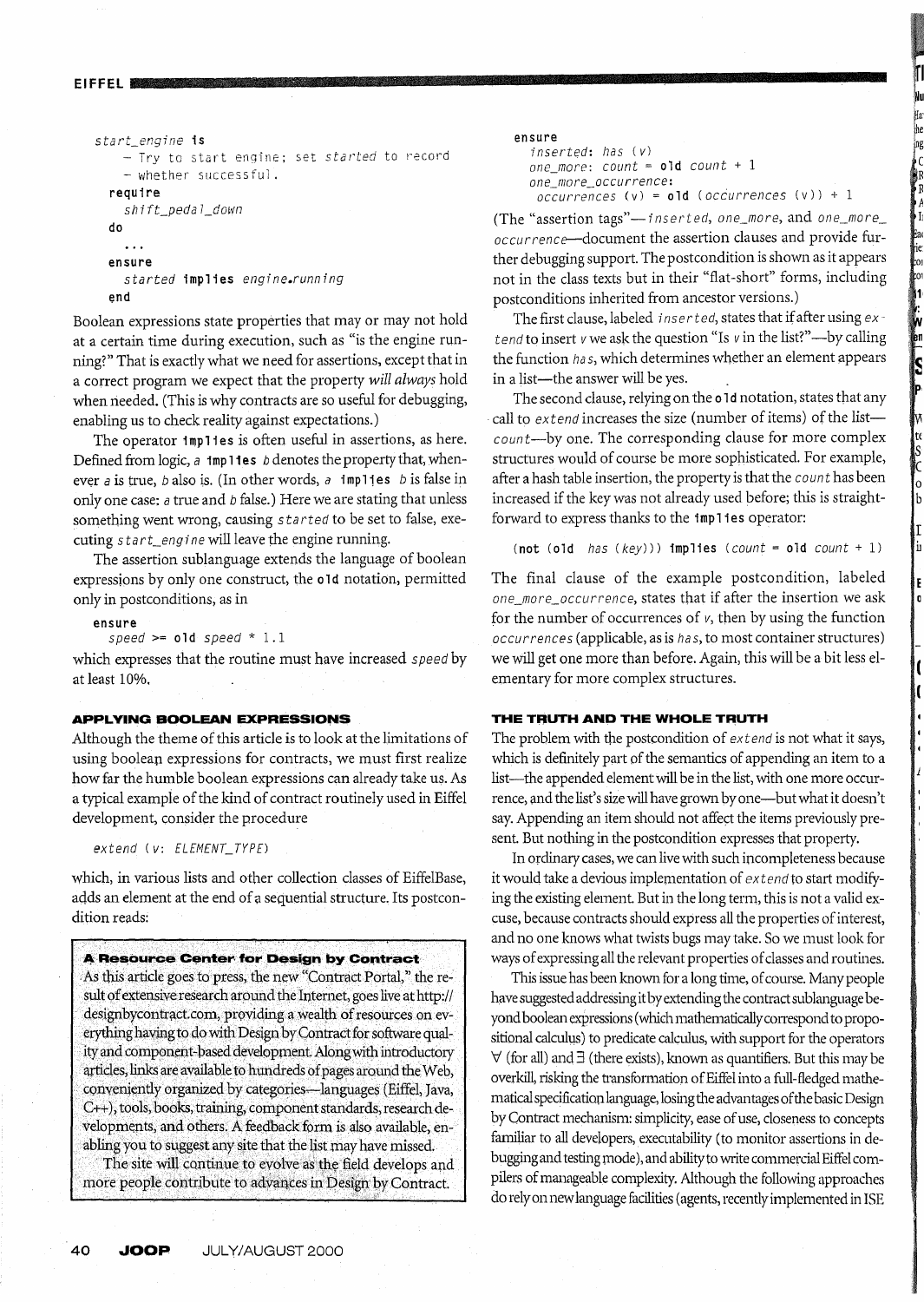Eiffel), they leave the contract sublanguage unchanged. You will have access to the power of quantifiers-and, in fact, to even more powerful operators-but not as language constructs; instead, library classes from EiffelBase will provide these mechanisms as functions.

Before moving on to these facilities, we must see what was already available, in classic Eiffel, to address the problems cited, since even there we were not quite helpless.

## **USING FUNCTIONS**

Does the use of boolean expressions for assertions prevent us from writing full-fledged contracts? In fact, no. Boolean expressions can include function calls. Thus we can add to the postcondition of extend a clause of the form:

same\_initial\_items (old twin, old count)

where  $twin$  is a function that returns the duplicate of a structure. (twi *n* comes from the class ANY, ancestor to all classes, and so is available to all classes). The call to  $twin$  may also be written c 1 one (Current), where  $c$ lone, a variant of twin, also defined in ANY, returns a duplicate of the object passed as an argument. Note that in current versions of EiffelBase, twin (as clone) is redefined in the list classes to clone an entire list, not just the list header; this is what we want here. The postcondition assumes that we have added to the enclosing class (or an ancestor) a booleanvalued function  $same\_initial\_items$  with two arguments:

```
same_initial_items (other: like Current;
                      i: INTEGER): BOOLEAN 
   - Are all items of the current list, if any,
    - in positions 1 to i. equal to those of list 
    - other at the corresponding positions?
  require 
    i >= 0 
    i \leftarrow counti \leftarrow other.count
```
This function is indeed easy to implement, for example, using a local variable *j:* 

#### from

```
start ; other.start; j := 1Result := True 
until (j > i or not Result) loop
  Result := item = other.itemforth ; other.forth; j := j + 1end
```
(This follows EiffelBase conventions: s tar t brings a list cursor to the first element; *item* is the list's item at the cursor position; for th advances the cursor by one position.)

With the addition of function same\_initial\_items to the class, we can express what we want: that the final items at position 1 to old\_count (the original value of count, before the execution of extend increases it by one) are equal to the corresponding items in a clone ("twin") of the original list.

# **FUNCTION ISSUES**

Using a function such as  $same\_initial\_items$  solves the expressive-

ness problem: We can state the properties of interest about extend, but it raises two immediate issues, one theoretical and one practical:

- Assertions are supposed to be nonoperational properties of the software; while code is prescriptive, assertions are descriptive. Reintroducing functions---that is to say, routines---breaks this distinction: same\_initial\_items does not have an obviously different status from the routine it is supposed to document, *extend* (except that one is a function and the other a procedure). For example, a routine may produce a side effect; in a function used in an assertion, this would clearly be unacceptable. (See the sidebar entitled "Pure functions.")
- More pragmatically, equipping classes with lots of specialpurpose functions, such as same\_initial\_items, for the sole purpose of providing the routines of primary interest (such as ext end) with appropriate assertions, is not a very enticing prospect. True, this approach has precedent in the field of program proving, where Owicki and Gries<sup>6</sup> showed the usefulness of adding special auxiliary variables to prove parallel programs; but we may fear that our classes will soon become bloated with numerous contract -oriented features that confuse library users, especially novices.

Let us now see how the agent mechanism alleviates these problems.

# **INTRODUCING AGENTS**

In a first step, short of getting rid of special functions altogether, we can use agents to reduce their scope. Function same  $\_initial\_i$  tems decides whether all items between given positions, in two lists, are equaL We can define a more elementary function

```
same_item (other: like Current; i: INTEGER):
           BOOLEAN is 
   - Are items at position i in the current list 
   - and other equal?
 require 
    i > = 1i \le count
   i <= other.count 
 do 
   Result := (i_t h(i) = other, i_t h(i))End
```
where the function call  $i_t$  (i) returns the item at position i. Then we can use a  $for\_a$  11 iterator to apply this function to every element. The postcondition clause becomes:

# $(1 \mid . \mid$  old count). for all  $($  same item (other, ?))

This uses the agent mechanism as described in the earlier column.<sup>1</sup> The tilde character "~" is the distinctive mark for agents, so  $\sim$  same\_item ((other, ?) is an agent, that is to say, an object representing a routine ready to be called when requested: the function same\_ $i$  tem, to be called on two arguments, the first of which is other and the second an integer to be provided at the time of each call. This second argument is represented in the agent by a question mark, indicating that the value is not known when we define the agent, only when someone calls it at runtime.

We pass this agent to a  $for\_a 11$  iterator applicable to integer intervals:  $i \mid . \cdot \mid j$  is the integer interval from  $i$  to  $j$ , using the infix operator  $| \cdot \cdot |$  defined in class *INTEGER* and yielding a result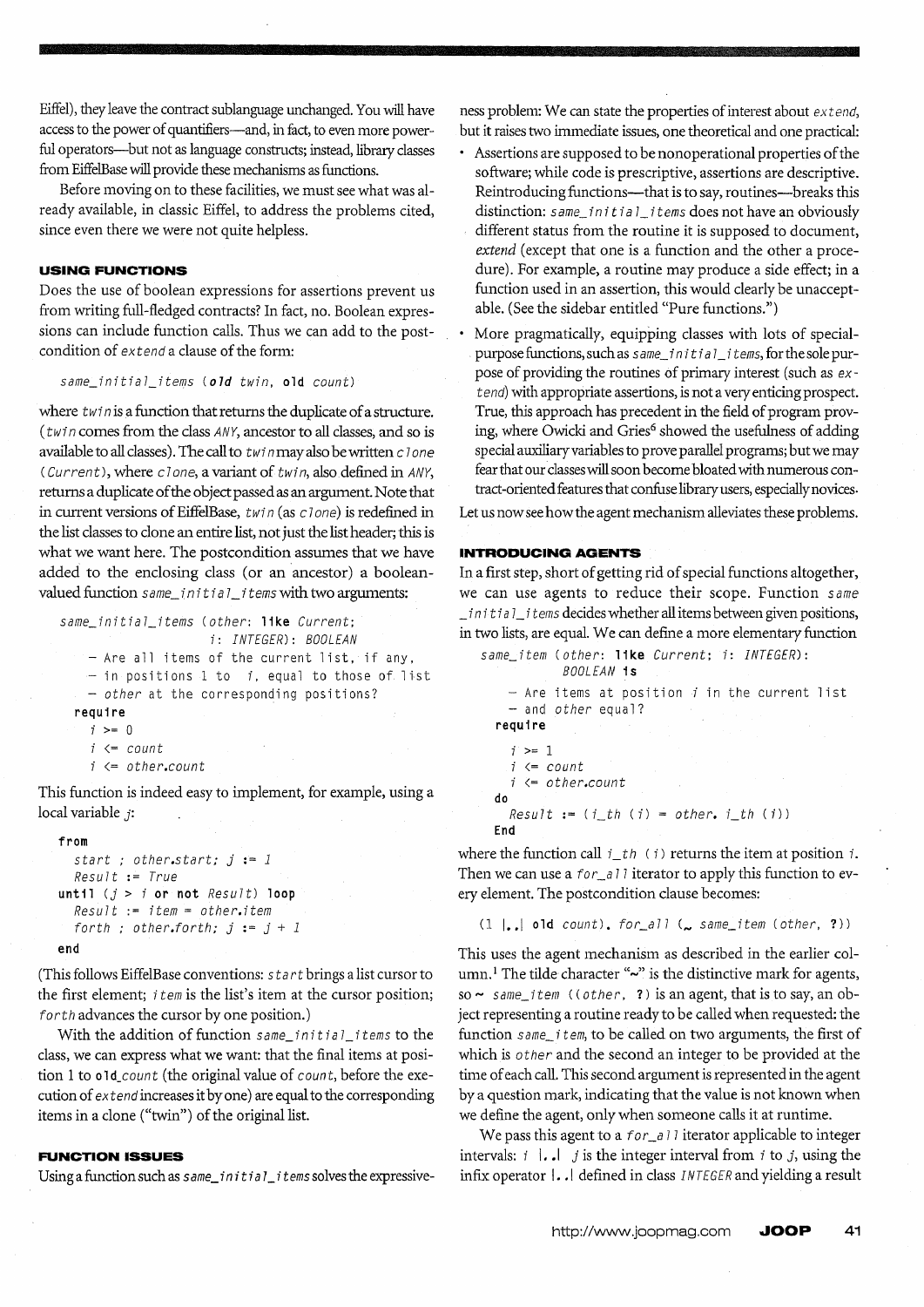#### **Pure Functions**

There are two kinds of routines: functions, which return a result, and procedures, which do not. Procedures produce side effects (that is, in fact, their raison d'être), but the Eiffel method advises programmers to keep their functions "pure"-without side effects, that is. The methodological justifications are numerous, and explained in detail in Object-Oriented Software Construction.<sup>5</sup> But for all kinds of reasons, also explained in the book, this is a methodological guideline, not a language rule enforced by compilers. You (or at least your functions) can actually be quite impure if you wish.

For contracts, however, there is nothing funny about impurity. An assertion should be a purely descriptive property of the state of the computation. Evaluating it should never change that state! In particular, it is an important rule of Design by Contract that whether you turn assertion monitoring on or off should not affect the semantics of a program (although it obviously affects its execution time); this is why assertion monitoring is so useful for testing and debugging. More precise rules are needed, then, to define what constitutes a side-effect-free function, suitable for use in assertions. Work is indeed proceeding to add a notion of pure function as a language construct. A future column will describe this work in detail, but you may already note thatpending the actual introduction of a proper mechanism-pure is already a keyword of the language.

of type INTERVAL; in class INTERVAL, the function for\_all returns true if the function agent that it takes as an argument ( $\sim$  same\_item (?) in this example) returns true for all values in the interval. This explanation may seem contorted because words are not good at describing mathematical properties, but in fact the meaning is very simple; the Eiffel text is close to a mathematical formulation

 $\forall i \in \mathbb{1}$  ... old count . same\_item (i)

where  $\forall$  is "for all" and  $\in$  is "in."

#### **FIRST PROGRESS ASSESSMENT**

How does the new Eiffel formulation, using function for\_all and an agent built from function same\_item, address the two issues raised: the danger of introducing routines into assertions, and the complication of the class text?

It has solved neither of them completely. On the first issue, we still have a need for auxiliary functions; it's only a small consolation that equal\_item is simpler and of a smaller scope (two list items rather than two entire lists) than the original same \_initial\_items. On the second issue, however, we have progressed significantly, in practice if not in theory. In theory, functions such as  $for\_all$  are just as bad as any other routines, side effects and all. But in practice, such functions will be written once and for all in a few high-level classes of EiffelBase, a typical example of "trusted components"; we can hope to make sure, through all available means-careful design, verification by appropriate tools, extensive public scrutiny-that they are of pristine quality and do not include any questionable aspects such as side effects.

The notion of a "pure" function, mentioned in a sidebar, can take us closer to this goal.

So in practice we may consider that we have significantly reduced the scope of the problem. We have rid ourselves of the nontrivial part of same\_initial\_items, the algorithm that iterates over a number of list items, by making it a general feature of library classes such as INTERVAL rather than a specific and tricky part of every application. But we still have to encumber ourselves with application-specific, contract-only features such as same\_item, which, however simple, can still clutter our classes, causing especially undesirable complication in library components.

# **INTRODUCING INLINE AGENTS**

Our final technique will result from the preceding observations. We need the semantics of the agent  $\sim$  same\_item ((other, ?), to pass it as an argument to  $for\_all$ ; this agent denotes a routine object, which will tell us, given an integer  $i$ , whether the list item at position  $i$  is the same as the one in the  $other$  list. The agent gets this semantics through function same\_item. Can we have that semantics, and the agent, without the function?

The notion of inline agent provides a solution. A caveat before we see how it works: I have been careful, in earlier articles for this column, to avoid vaporware by talking only about facilities that are available; for example the first mention of agents<sup>1</sup> appeared several months after the inclusion of this facility in ISE Eiffel 4.2. At the time of writing, inline agents are not yet released, although they are slated for a future release. In software, as we all know, nothing is ever certain until it's implemented (and even then...). So, even though at the present stage I expect the mechanism to be delivered exactly as presented below, surprises are always possible.

The best way to present inline agent is to repeat the previous postcondition clause

 $(1 \text{ } . . . . . )$  old count). for all  $($  same\_item (other, ?))

remembering that the body of function same\_item (other, i) read

 $Result := (i_t h(i) = other, i_t h(i))$ 

and rewrite the postcondition clause using an inline agent in lieu of the routine-based (noninline) agent. This gives:

$$
(1 | . . | 01d count) . for_all
$$
  

$$
(i : INTEGR | (i th (i) = other, i th (i)))
$$

The meaning should be immediately clear: the argument of for\_all describes the same thing as the original (a function agent) but without the need for a named routine, because the routine's effect is expressed directly where needed--inline.

The inline agent in this example is

A SAN TANA

 $i: INTEGR \mid (i_th (i) = other, i_th (i))$ 

denoting an implicit function that, for any integer  $i$ , returns the value of the expression to the right of the vertical bar. The vertical bar will indeed be the mark of inline agents. Another example would be:

i, j: INTEGER | condition: BOOLEAN | condition and  $i > j$